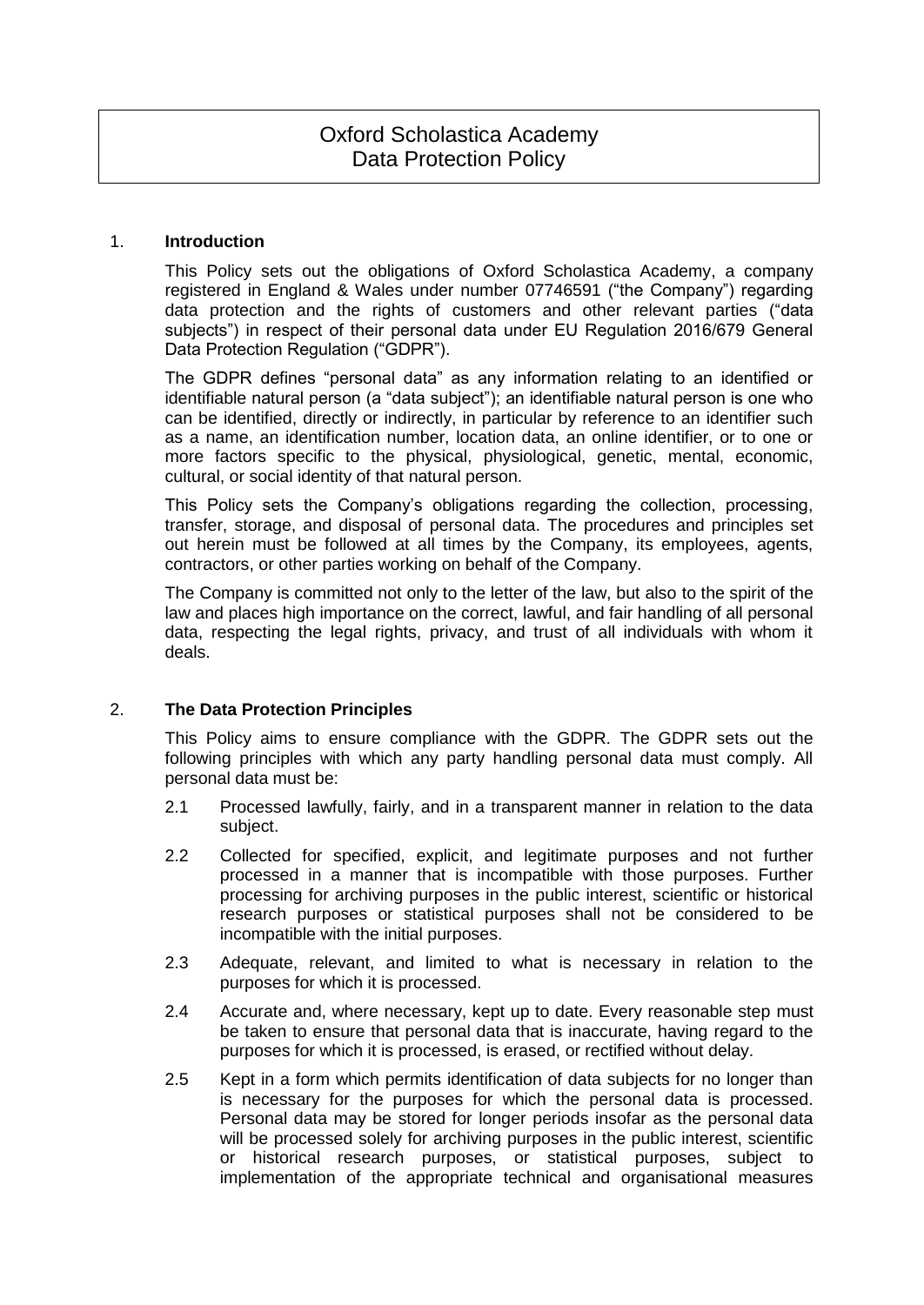required by the GDPR in order to safeguard the rights and freedoms of the data subject.

2.6 Processed in a manner that ensures appropriate security of the personal data, including protection against unauthorised or unlawful processing and against accidental loss, destruction, or damage, using appropriate technical or organisational measures.

# 3. **The Rights of Data Subjects**

The GDPR sets out the following rights applicable to data subjects (please refer to the parts of this policy indicated for further details):

- 3.1 The right to be informed (Part 12).
- 3.2 The right of access (Part 13);
- 3.3 The right to rectification (Part 14);
- 3.4 The right to erasure (also known as the 'right to be forgotten') (Part 15);
- 3.5 The right to restrict processing (Part 16);
- 3.6 The right to data portability (Part 17):
- 3.7 The right to object (Part 18); and
- 3.8 Rights with respect to automated decision-making and profiling (Parts 19 and 20).

# 4. **Lawful, Fair, and Transparent Data Processing**

- 4.1 The GDPR seeks to ensure that personal data is processed lawfully, fairly, and transparently, without adversely affecting the rights of the data subject. The GDPR states that processing of personal data shall be lawful if at least one of the following applies:
	- 4.1.1 The data subject has given consent to the processing of their personal data for one or more specific purposes;
	- 4.1.2 The processing is necessary for the performance of a contract to which the data subject is a party, or in order to take steps at the request of the data subject prior to entering into a contract with them;
	- 4.1.3 The processing is necessary for compliance with a legal obligation to which the data controller is subject;
	- 4.1.4 The processing is necessary to protect the vital interests of the data subject or of another natural person:
	- 4.1.5 The processing is necessary for the performance of a task carried out in the public interest or in the exercise of official authority vested in the data controller; or
	- 4.1.6 The processing is necessary for the purposes of the legitimate interests pursued by the data controller or by a third party, except where such interests are overridden by the fundamental rights and freedoms of the data subject which require protection of personal data, in particular where the data subject is a child.
- 4.2 If the personal data in question is "special category data" (also known as "sensitive personal data") (for example, data concerning the data subject's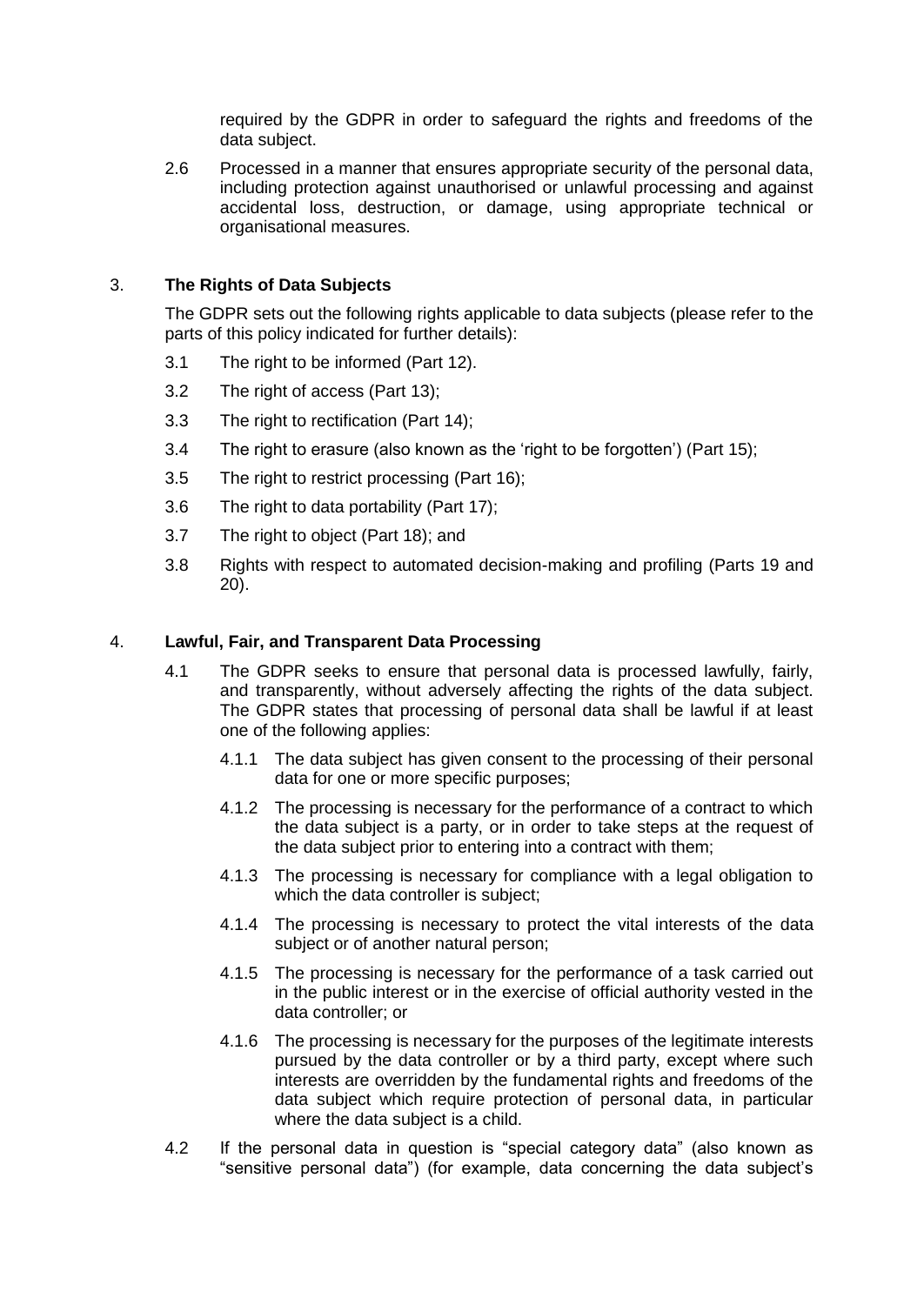race, ethnicity, politics, religion, trade union membership, genetics, biometrics (if used for ID purposes), health, sex life, or sexual orientation), at least one of the following conditions must be met:

- 4.2.1 The data subject has given their explicit consent to the processing of such data for one or more specified purposes (unless EU or EU Member State law prohibits them from doing so);
- 4.2.2 The processing is necessary for the purpose of carrying out the obligations and exercising specific rights of the data controller or of the data subject in the field of employment, social security, and social protection law (insofar as it is authorised by EU or EU Member State law or a collective agreement pursuant to EU Member State law which provides for appropriate safeguards for the fundamental rights and interests of the data subject);
- 4.2.3 The processing is necessary to protect the vital interests of the data subject or of another natural person where the data subject is physically or legally incapable of giving consent;
- 4.2.4 The data controller is a foundation, association, or other non-profit body with a political, philosophical, religious, or trade union aim, and the processing is carried out in the course of its legitimate activities, provided that the processing relates solely to the members or former members of that body or to persons who have regular contact with it in connection with its purposes and that the personal data is not disclosed outside the body without the consent of the data subjects;
- 4.2.5 The processing relates to personal data which is clearly made public by the data subject;
- 4.2.6 The processing is necessary for the conduct of legal claims or whenever courts are acting in their judicial capacity;
- 4.2.7 The processing is necessary for substantial public interest reasons, on the basis of EU or EU Member State law which shall be proportionate to the aim pursued, shall respect the essence of the right to data protection, and shall provide for suitable and specific measures to safeguard the fundamental rights and interests of the data subject;
- 4.2.8 The processing is necessary for the purposes of preventative or occupational medicine, for the assessment of the working capacity of an employee, for medical diagnosis, for the provision of health or social care or treatment, or the management of health or social care systems or services on the basis of EU or EU Member State law or pursuant to a contract with a health professional, subject to the conditions and safeguards referred to in Article 9(3) of the GDPR;
- 4.2.9 The processing is necessary for public interest reasons in the area of public health, for example, protecting against serious cross-border threats to health or ensuring high standards of quality and safety of health care and of medicinal products or medical devices, on the basis of EU or EU Member State law which provides for suitable and specific measures to safeguard the rights and freedoms of the data subject (in particular, professional secrecy); or
- 4.2.10 The processing is necessary for archiving purposes in the public interest, scientific or historical research purposes, or statistical purposes in accordance with Article 89(1) of the GDPR based on EU or EU Member State law which shall be proportionate to the aim pursued,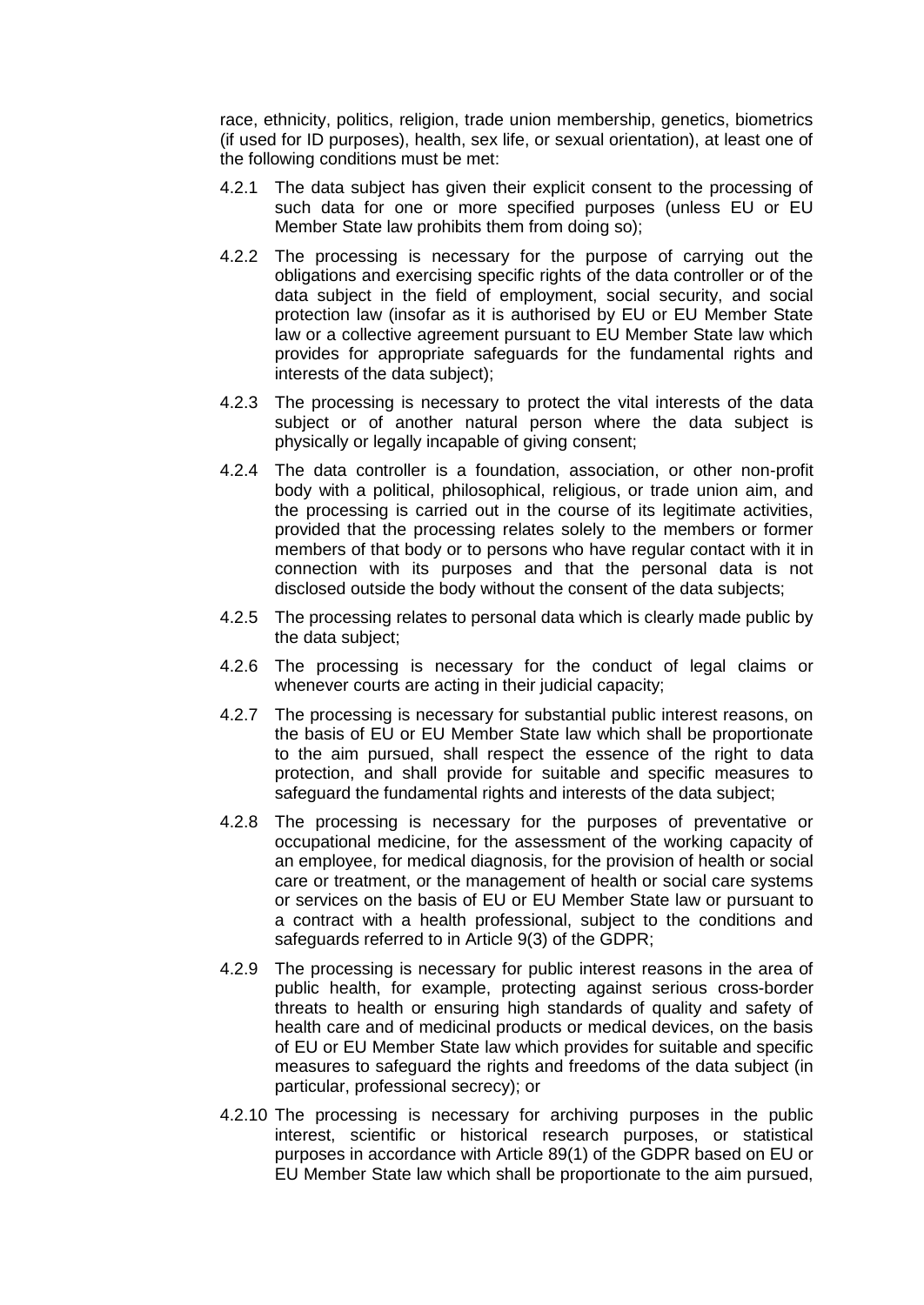respect the essence of the right to data protection, and provide for suitable and specific measures to safeguard the fundamental rights and the interests of the data subject.

# 5. **Specified, Explicit, and Legitimate Purposes**

- 5.1 The Company collects and processes personal data which includes:
	- 5.1.1 Personal data collected directly from data subjects
- 5.2 The Company only collects, processes, and holds personal data for the specific purposes set out in this Policy (or for other purposes expressly permitted by the GDPR).
- 5.3 Data subjects are kept informed at all times of the purpose or purposes for which the Company uses their personal data

# 6. **Adequate, Relevant, and Limited Data Processing**

The Company will only collect and process personal data for and to the extent necessary for the specific purpose or purposes of which data subjects have been informed (or will be informed) as under Part 5, above, and as set out below.

# 7. **Accuracy of Data and Keeping Data Up-to-Date**

- 7.1 The Company shall ensure that all personal data collected, processed, and held by it is kept accurate and up-to-date. This includes, but is not limited to, the rectification of personal data at the request of a data subject, as set out below.
- 7.2 The accuracy of personal data shall be checked when it is collected and at intervals thereafter. If any personal data is found to be inaccurate or out-ofdate, all reasonable steps will be taken without delay to amend or erase that data, as appropriate.

# 8. **Data Retention**

- 8.1 When personal data is no longer required, all reasonable steps will be taken to erase or otherwise dispose of it without delay.
- 8.2 For further details of the Company's approach to data retention, please refer to our Privacy Policy.

# 9. **Secure Processing**

The Company shall ensure that all personal data collected, held, and processed is kept secure and protected against unauthorised or unlawful processing and against accidental loss, destruction, or damage. Further details of the technical and organisational measures which shall be taken are provided below.

# 10. **Accountability and Record-Keeping**

- 10.1 The Company's Data Protection Officer is Lavinia Abell, Co-Director.
- 10.2 The Data Protection Officer shall be responsible for overseeing the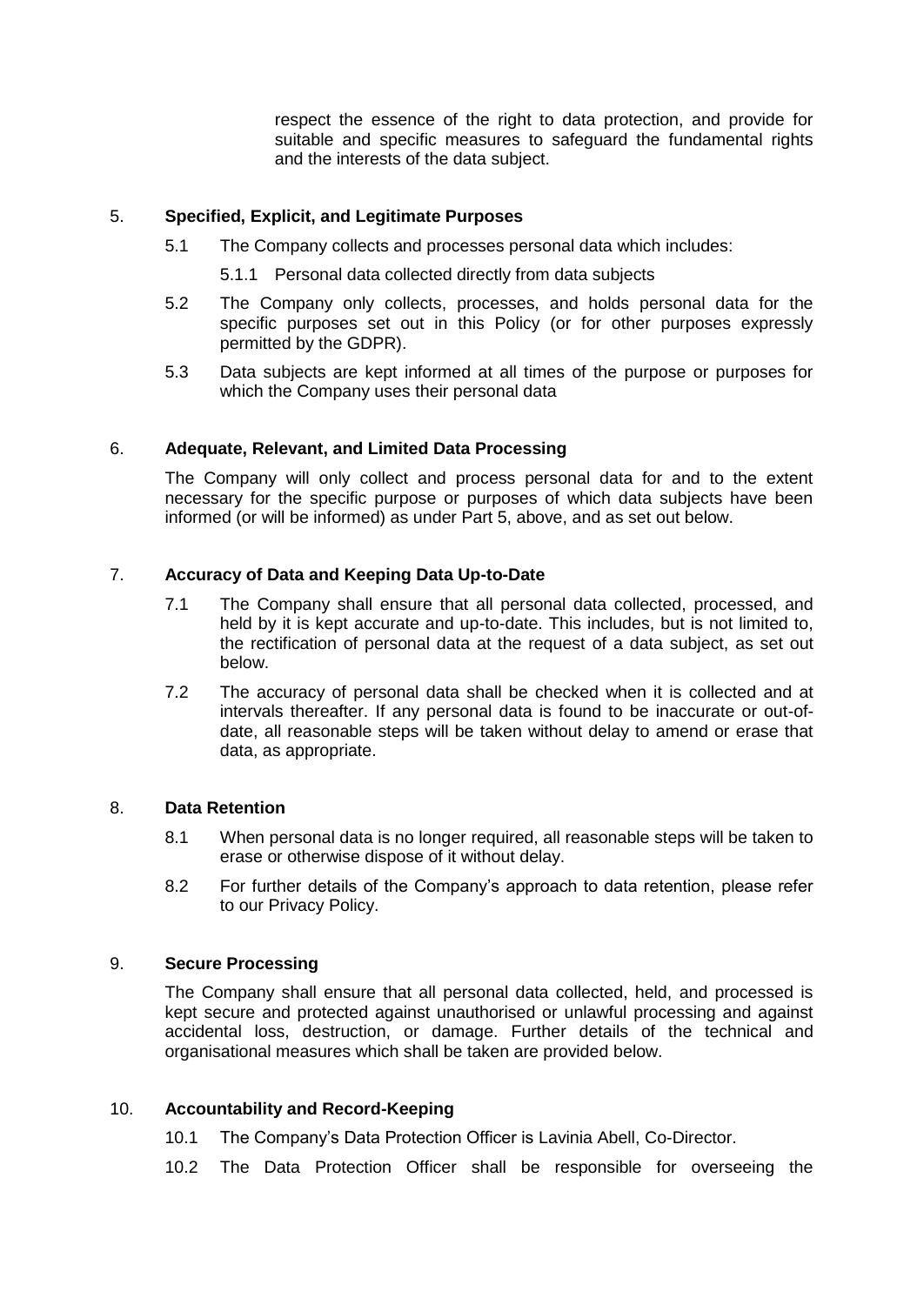implementation of this Policy and for monitoring compliance with this Policy, the Company's other data protection-related policies, and with the GDPR and other applicable data protection legislation.

### 11. **Data Protection Impact Assessments**

- 11.1 The Company shall carry out Data Protection Impact Assessments for any and all new projects and/or new uses of personal data which involve the use of new technologies and the processing involved is likely to result in a high risk to the rights and freedoms of data subjects under the GDPR.
- 11.2 Data Protection Impact Assessments shall be overseen by the Data Protection Officer and shall address the following:
	- 11.2.1 The type(s) of personal data that will be collected, held, and processed;
	- 11.2.2 The purpose(s) for which personal data is to be used;
	- 11.2.3 The Company's objectives;
	- 11.2.4 How personal data is to be used;
	- 11.2.5 The parties (internal and/or external) who are to be consulted;
	- 11.2.6 The necessity and proportionality of the data processing with respect to the purpose(s) for which it is being processed;
	- 11.2.7 Risks posed to data subjects;
	- 11.2.8 Risks posed both within and to the Company; and
	- 11.2.9 Proposed measures to minimise and handle identified risks.

# 12. **Keeping Data Subjects Informed**

- 12.1 The Company shall provide the information set out in Part 12.2 to every data subject:
	- 12.1.1 Where personal data is collected directly from data subjects, those data subjects will be informed of its purpose; and
	- 12.1.2 Where personal data is obtained from a third party, the relevant data subjects will be informed of its purpose:
	- a) if the personal data is used to communicate with the data subject, when the first communication is made; or
	- b) if the personal data is to be transferred to another party, before that transfer is made; or
	- c) as soon as reasonably possible and in any event not more than one month after the personal data is obtained.
- 12.2 The following information shall be provided:
	- 12.2.1 Details of the Company including, but not limited to, the identity of its Data Protection Officer;
	- 12.2.2 The purpose(s) for which the personal data is being collected and will be processed (as detailed in this Policy) and the legal basis justifying that collection and processing;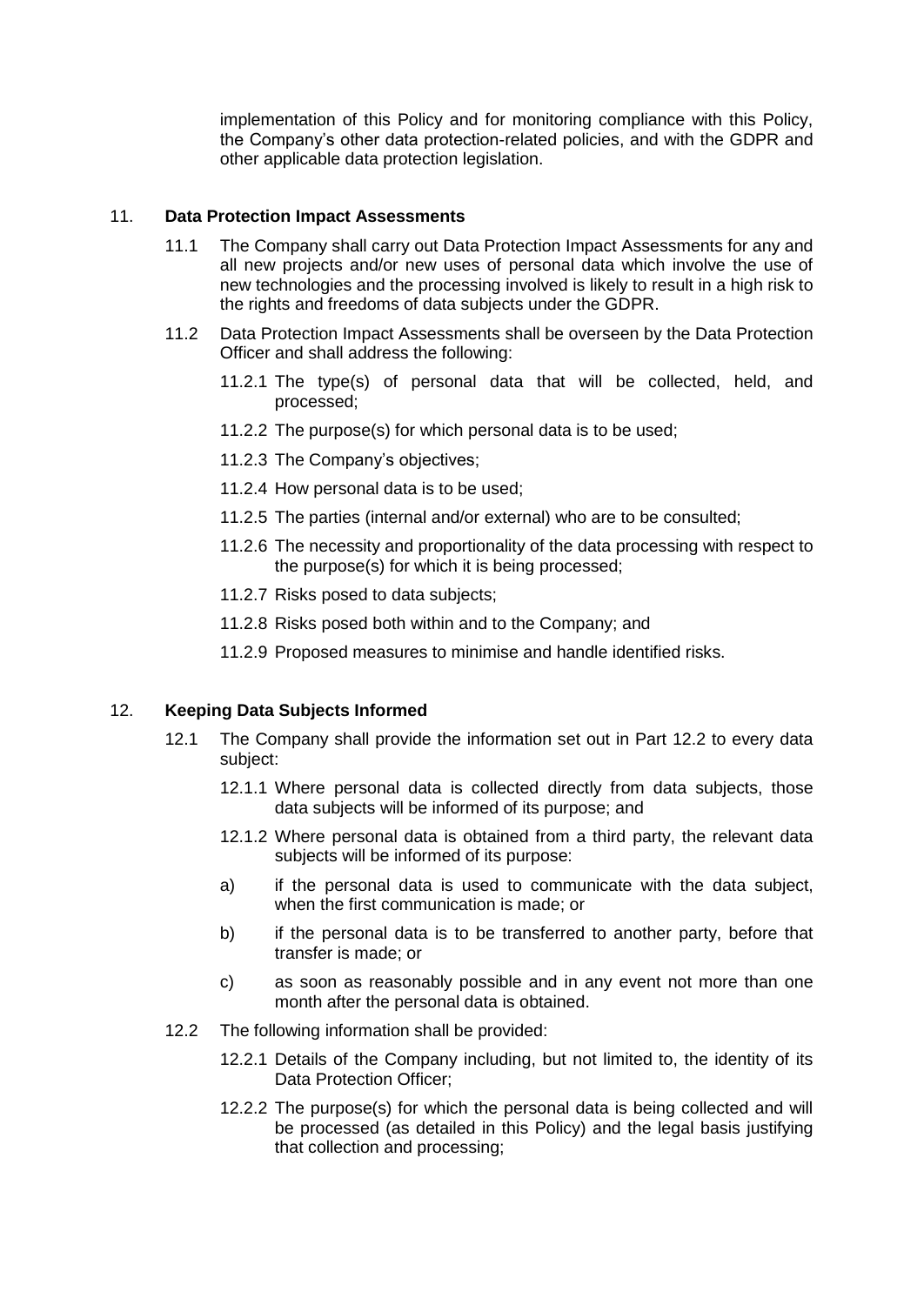- 12.2.3 Where applicable, the legitimate interests upon which the Company is justifying its collection and processing of the personal data;
- 12.2.4 Where the personal data is not obtained directly from the data subject, the categories of personal data collected and processed;
- 12.2.5 Where the personal data is to be transferred to one or more third parties, details of those parties;
- 12.2.6 Where the personal data is to be transferred to a third party that is located outside of the European Economic Area (the "EEA"), details of that transfer, including but not limited to the safeguards in place (see Part 28 of this Policy for further details);
- 12.2.7 Details of data retention;
- 12.2.8 Details of the data subject's rights under the GDPR;
- 12.2.9 Details of the data subject's right to withdraw their consent to the Company's processing of their personal data at any time;
- 12.2.10Details of the data subject's right to complain to the Information Commissioner's Office (the "supervisory authority" under the GDPR);
- 12.2.11Where applicable, details of any legal or contractual requirement or obligation necessitating the collection and processing of the personal data and details of any consequences of failing to provide it; and
- 12.2.12Details of any automated decision-making or profiling that will take place using the personal data, including information on how decisions will be made, the significance of those decisions, and any consequences.

# 13. **Data Subject Access**

- 13.1 Data subjects may make subject access requests ("SARs") at any time to find out more about the personal data which the Company holds about them, what it is doing with that personal data, and why.
- 13.2 Employees wishing to make a SAR should do using a Subject Access Request Form, sending the form to the Company's Data Protection Officer at [www.oxfordscholastica.com/contact-us.](www.oxfordscholastica.com/contact-us)
- 13.3 Responses to SARs shall normally be made within one month of receipt, however this may be extended by up to two months if the SAR is complex and/or numerous requests are made. If such additional time is required, the data subject shall be informed.
- 13.4 All SARs received shall be handled by the Company's Data Protection Officer.
- 13.5 The Company does not charge a fee for the handling of normal SARs. The Company reserves the right to charge reasonable fees for additional copies of information that has already been supplied to a data subject, and for requests that are manifestly unfounded or excessive, particularly where such requests are repetitive.

# 14. **Rectification of Personal Data**

14.1 Data subjects have the right to require the Company to rectify any of their personal data that is inaccurate or incomplete.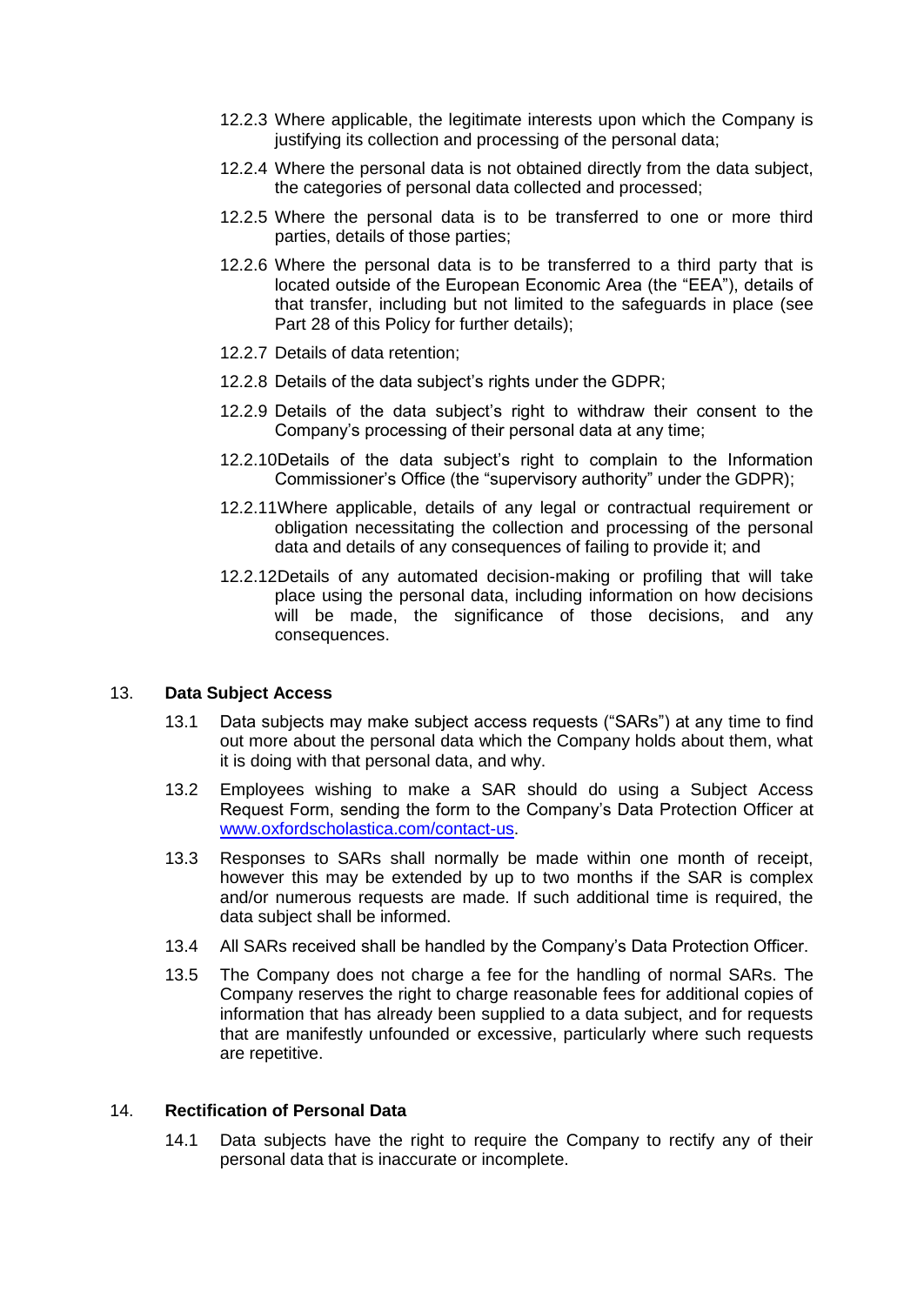- 14.2 The Company shall rectify the personal data in question, and inform the data subject of that rectification, within one month of the data subject informing the Company of the issue. The period can be extended by up to two months in the case of complex requests. If such additional time is required, the data subject shall be informed.
- 14.3 In the event that any affected personal data has been disclosed to third parties, those parties shall be informed of any rectification that must be made to that personal data.

## 15. **Erasure of Personal Data**

- 15.1 Data subjects have the right to request that the Company erases the personal data it holds about them in the following circumstances:
	- 15.1.1 It is no longer necessary for the Company to hold that personal data with respect to the purpose(s) for which it was originally collected or processed;
	- 15.1.2 The data subject wishes to withdraw their consent to the Company holding and processing their personal data;
	- 15.1.3 The data subject objects to the Company holding and processing their personal data (and there is no overriding legitimate interest to allow the Company to continue doing so) (see below for further details concerning the right to object);
	- 15.1.4 The personal data has been processed unlawfully;
	- 15.1.5 The personal data needs to be erased in order for the Company to comply with a particular legal obligation
- 15.2 Unless the Company has reasonable grounds to refuse to erase personal data, such as insurance or legal requirements, all requests for erasure shall be complied with, and the data subject informed of the erasure, within one month of receipt of the data subject's request. The period can be extended by up to two months in the case of complex requests. If such additional time is required, the data subject shall be informed.
- 15.3 In the event that any personal data that is to be erased in response to a data subject's request has been disclosed to third parties, those parties shall be informed of the erasure (unless it is impossible or would require disproportionate effort to do so).

#### 16. **Restriction of Personal Data Processing**

- 16.1 Data subjects may request that the Company ceases processing the personal data it holds about them. If a data subject makes such a request, the Company shall retain only the amount of personal data concerning that data subject (if any) that is necessary to ensure that the personal data in question is not processed further.
- 16.2 In the event that any affected personal data has been disclosed to third parties, those parties shall be informed of the applicable restrictions on processing it (unless it is impossible or would require disproportionate effort to do so).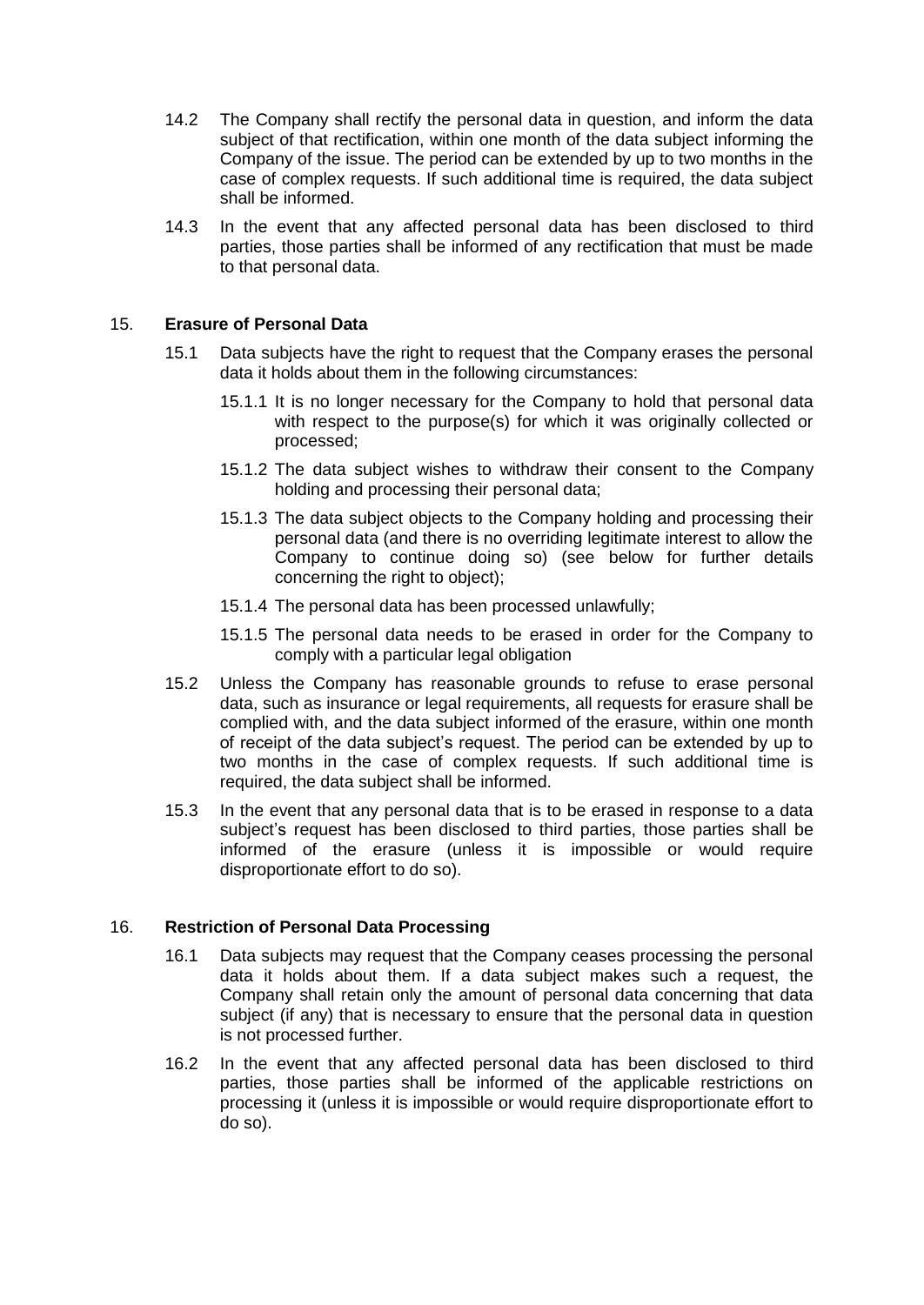# 17. **Objections to Personal Data Processing**

- 17.1 Data subjects have the right to object to the Company processing their personal data based on legitimate interests, direct marketing (including profiling).
- 17.2 Where a data subject objects to the Company processing their personal data based on its legitimate interests, the Company shall cease such processing immediately, unless it can be demonstrated that the Company's legitimate grounds for such processing override the data subject's interests, rights, and freedoms, or that the processing is necessary for the conduct of legal claims.
- 17.3 Where a data subject objects to the Company processing their personal data for direct marketing purposes, the Company shall cease such processing immediately.

# 18. **Personal Data Collected, Held, and Processed**

The personal data collected, held, and processed by the Company may include data found on our Contact form, Booking form and Student Information Form (the latter is only relevant for students who attend the summer school). In addition to this, we may collect:

- Payment information;
- IP address:
- Web browser type and version;
- Operating system;
- A list of URLs starting with a referring site, your activity on our Site, and the site you exit to.

# 19. **Data Security - Transferring Personal Data and Communications**

The Company shall ensure that the following measures are taken with respect to all communications and other transfers involving personal data:

- 19.1 All emails containing personal data must be encrypted
- 19.2 Personal data may be transmitted over secure networks only; transmission over unsecured networks is not permitted in any circumstances;
- 19.3 Where personal data is to be sent by facsimile transmission the recipient should be informed in advance of the transmission and should be waiting by the fax machine to receive the data.

# 20. **Data Security - Storage**

The Company shall ensure that the following measures are taken with respect to the storage of personal data:

- 20.1 All electronic copies of personal data should be stored securely using passwords;
- 20.2 All hardcopies of personal data, along with any electronic copies stored on physical, removable media should be stored securely in a locked box, drawer, cabinet, or similar, unless such data is relevant for the legitimate interests of the student to be made public (such as, for example, dietary requirements or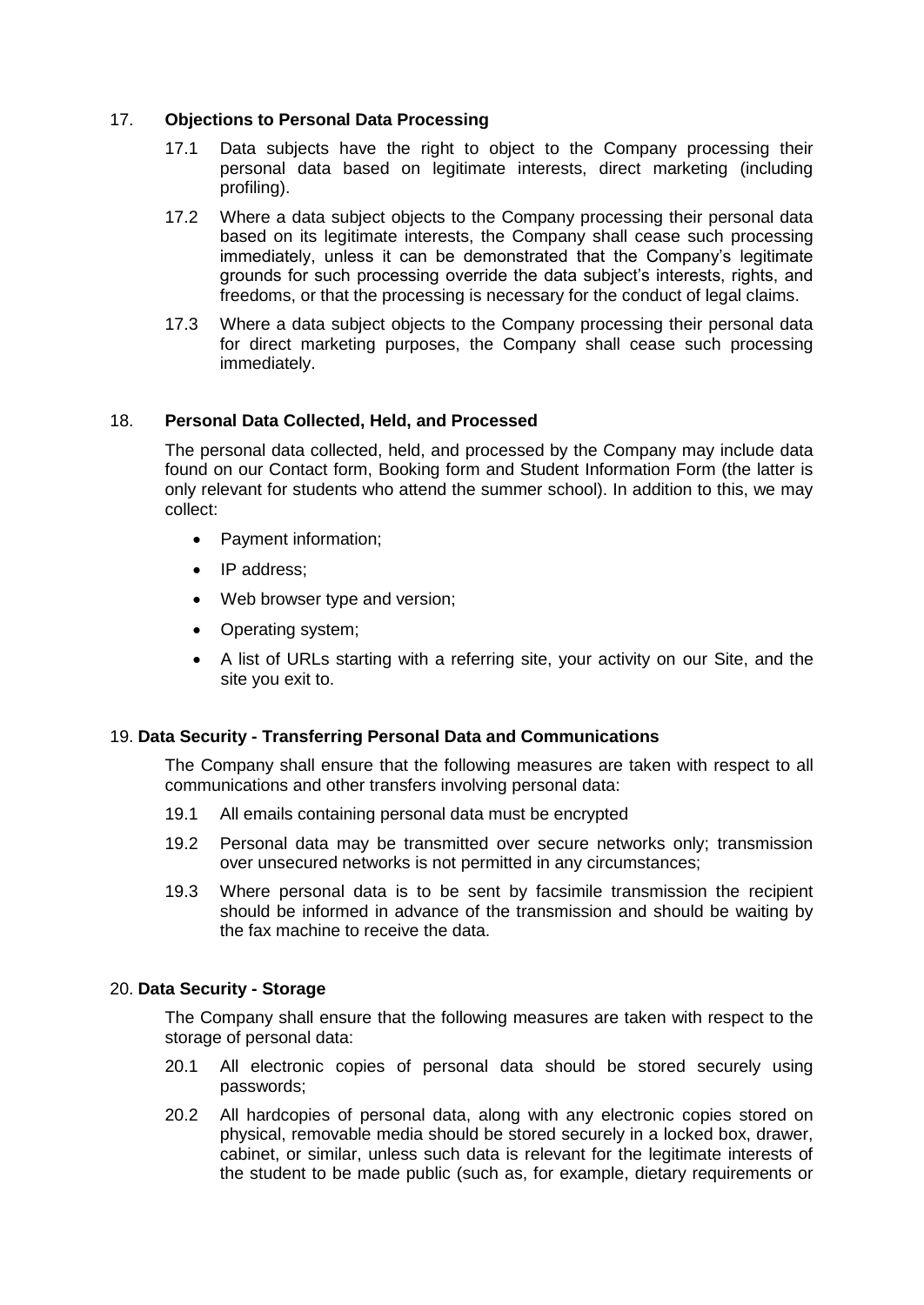allergies of summer school students to be displayed publically or held by summer school staff);

## 21. **Data Security - Disposal**

When any personal data is to be erased or otherwise disposed of for any reason (including where copies have been made and are no longer needed), it should be securely deleted and disposed of.

### 22. **Data Security - Use of Personal Data**

The Company shall ensure that the following measures are taken with respect to the use of personal data:

- 22.1 No personal data may be shared informally and if an agent, sub-contractor, or other party working on behalf of the Company requires access to any personal data that they do not already have access to, such access should be formally requested from the Data Protection Officer;
- 22.2 Personal data must be handled with care at all times and should not be left unattended or on view to unauthorised employees, agents, sub-contractors, or other parties at any time;
- 22.3 If personal data is being viewed on a computer screen and the computer in question is to be left unattended for any period of time, the user must lock the computer and screen before leaving it; and

### 23. **Data Security - IT Security**

The Company shall ensure that the following measures are taken with respect to IT and information security:

- 23.1 All passwords used to protect personal data should be changed annually and should not use words or phrases that can be easily guessed or otherwise compromised. All passwords must contain a combination of uppercase and lowercase letters, numbers, and symbols. All software used by the Company is designed to require such password;
- 23.2 Under no circumstances should any passwords be written down or shared between any employees, agents, contractors, or other parties working on behalf of the Company, irrespective of seniority or department. If a password is forgotten, it must be reset using the applicable method. IT staff do not have access to passwords;
- 23.3 Any downloads must be virus-scanned before opening;
- 23.4 All software (including, but not limited to, applications, anti-virus and operating systems) shall be kept up-to-date. Staff shall be responsible for installing any and all security-related updates as soon as reasonably and practically possible; and
- 23.5 No software may be installed on any Company-owned computer or device without the prior approval of a Co-Director.

### 24. **Transferring Personal Data to a Country Outside the EEA**

24.1 The Company may from time to time transfer ('transfer' includes making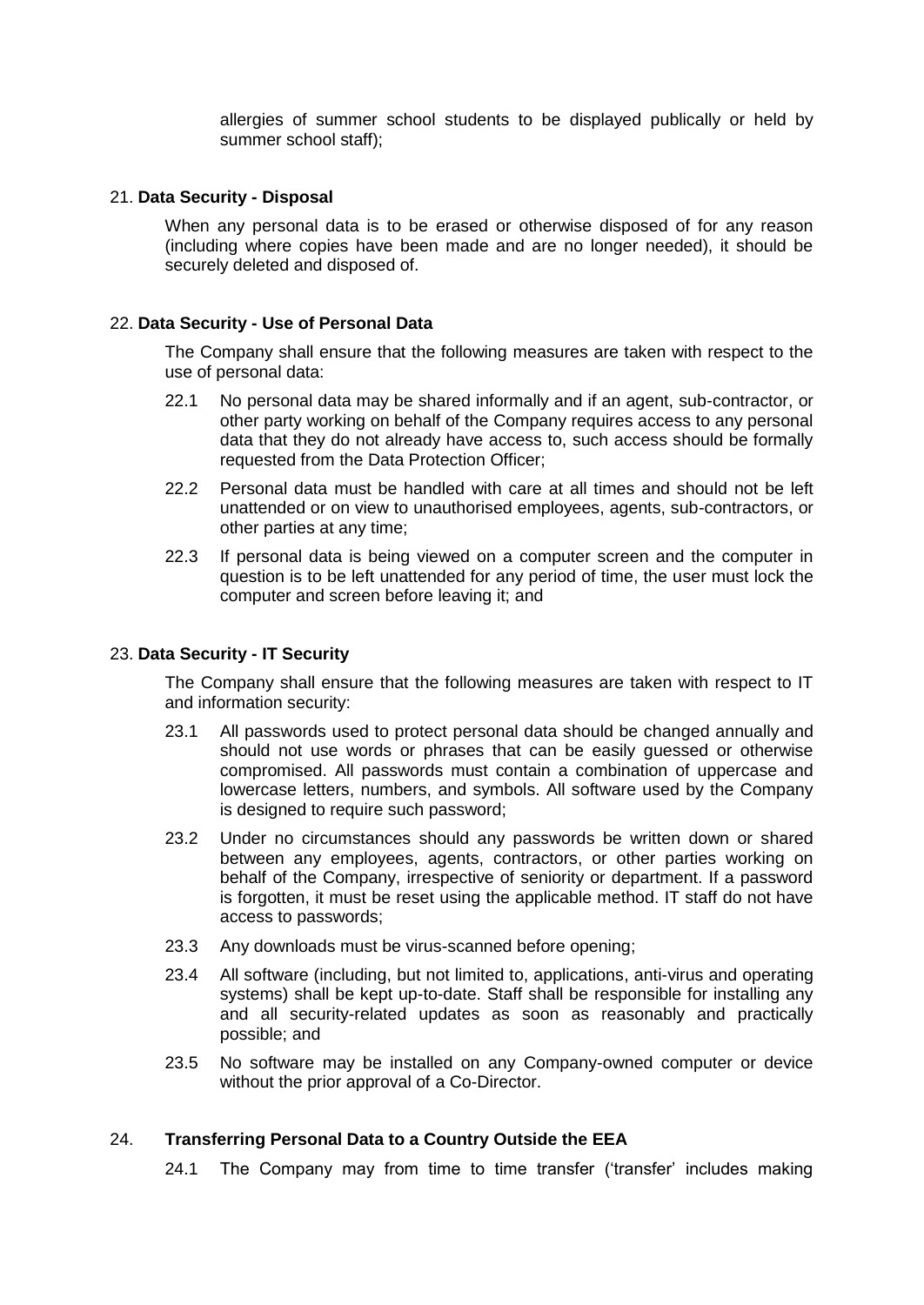available remotely) personal data to countries outside of the EEA.

- 24.2 The transfer of personal data to a country outside of the EEA shall take place only if one or more of the following applies:
	- 24.2.1 The transfer is to a country, territory, or one or more specific sectors in that country (or an international organisation), that the European Commission has determined ensures an adequate level of protection for personal data;
	- 24.2.2 The transfer is to a country (or international organisation) which provides appropriate safeguards in the form of a legally binding agreement between public authorities or bodies; binding corporate rules; standard data protection clauses adopted by the European Commission; compliance with an approved code of conduct approved by a supervisory authority (e.g. the Information Commissioner's Office); certification under an approved certification mechanism (as provided for in the GDPR); contractual clauses agreed and authorised by the competent supervisory authority; or provisions inserted into administrative arrangements between public authorities or bodies authorised by the competent supervisory authority;
	- 24.2.3 The transfer is made with the informed consent of the relevant data subject(s);
	- 24.2.4 The transfer is necessary for the performance of a contract between the data subject and the Company (or for pre-contractual steps taken at the request of the data subject);
	- 24.2.5 The transfer is necessary for important public interest reasons;
	- 24.2.6 The transfer is necessary for the conduct of legal claims;
	- 24.2.7 The transfer is necessary to protect the vital interests of the data subject or other individuals where the data subject is physically or legally unable to give their consent; or
	- 24.2.8 The transfer is made from a register that, under UK or EU law, is intended to provide information to the public and which is open for access by the public in general or otherwise to those who are able to show a legitimate interest in accessing the register.

#### 25. **Data Breach Notification**

- 25.1 All personal data breaches must be reported immediately to the Company's Data Protection Officer.
- 25.2 If a personal data breach occurs and that breach is likely to result in a risk to the rights and freedoms of data subjects (e.g. financial loss, breach of confidentiality, discrimination, reputational damage, or other significant social or economic damage), the Data Protection Officer must ensure that the Information Commissioner's Office is informed of the breach without delay, and in any event, within 72 hours after having become aware of it.
- 25.3 In the event that a personal data breach is likely to result in a high risk (that is, a higher risk than that described under Part 29.2) to the rights and freedoms of data subjects, the Data Protection Officer must ensure that all affected data subjects are informed of the breach directly and without undue delay.
- 25.4 Data breach notifications shall include the following information: